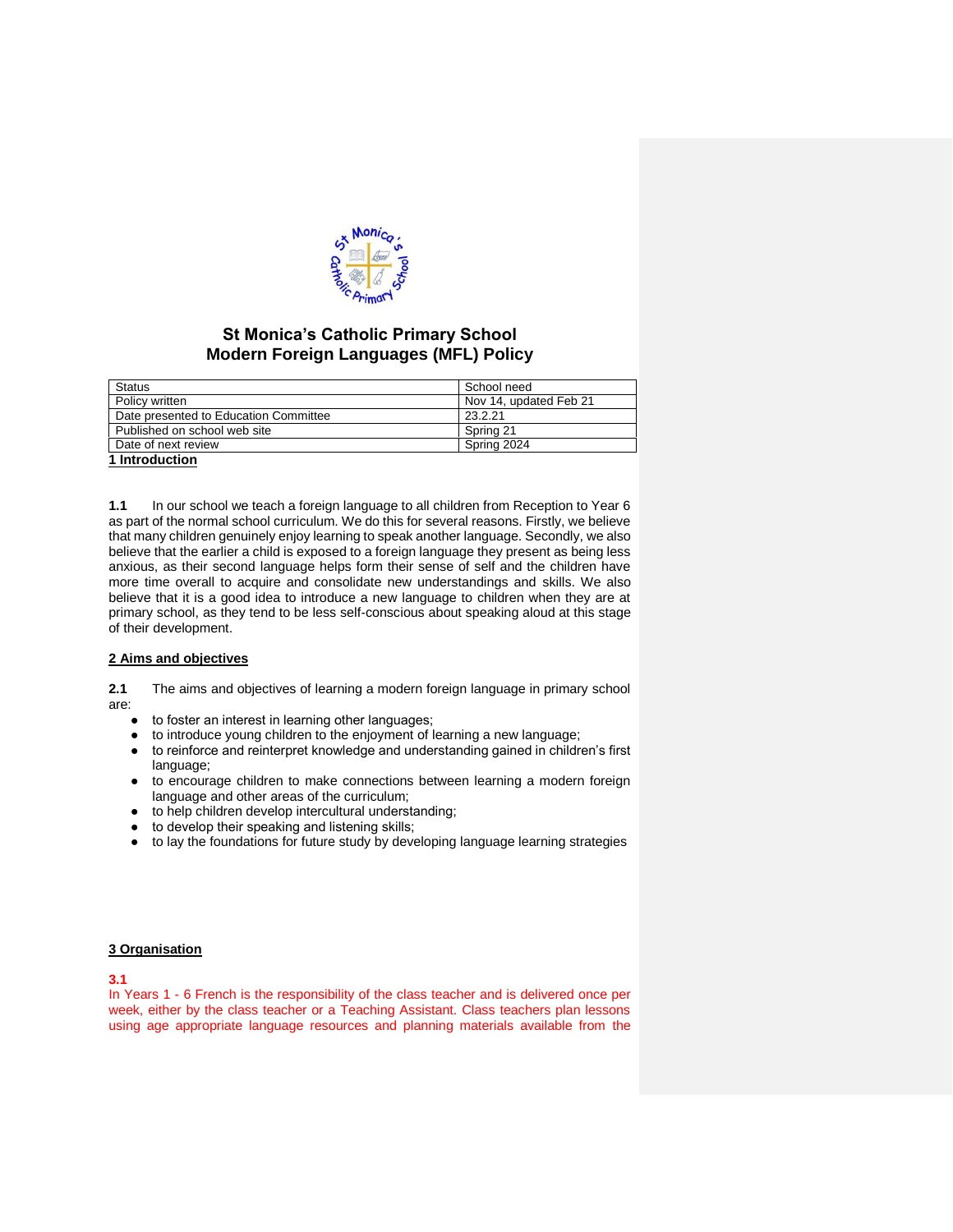Primary Language Network website. They undertake regular assessments to measure the children's progress and this is recorded on Classroom Monitor.

### **3.2**

In Reception, Mrs. Keleher is responsible for the teaching of French. She delivers this daily through regular oral rehearsing. The children are encouraged to answer the register in French and daily discussions about the weather take place. Children are encouraged to listen and respond to simple questions in French and count to 10 in French during songs and games.They have regular opportunities to read simple dual language books with an adult, with repetitive refrains to encourage them to listen to familiar stories in another language. They sing French songs and rhymes and learn about the lifestyle of French families with young children like themselves. French vocabulary related to our daily conversations is displayed at child level and is referred to daily by the adults in class.

# **3,3**

●

We now have a partner school in La Gorgue, France and have recently been involved in discussions with their staff regarding plans for specific year groups to work collaboratively on projects.These plans will be implemented as soon as practically possible once we all return to school.

# **4 The curriculum**

**4.1** French is the modern foreign language that we teach in our school.

**4.2** The curriculum we follow is based on the guidance given in the New National Curriculum document for MFL and a Scheme of Work from the Primary Language Network (Janet Lloyd) who we work in partnership with. We have adapted this to the context of our school and the abilities of our children.

We teach the children to know and understand how to:

- ask and answer questions:
- use correct pronunciation and intonation;
- memorise words and write phrases from memory (when age appropriate);
- interpret meaning;
- understand basic grammar;
- use dictionaries;
- read carefully and show understanding;
- use online learning tools and websites
- work in pairs and groups, and communicate in the other language;
- look at life in another culture.

# **5 Teaching and learning style**

We use a variety of techniques to encourage the children to have an active engagement in the modern foreign language these include:

- Games, role-play and songs (particularly action songs).
- We often use puppets and soft toys in KS1 to demonstrate the foreign language.
- We have now established a link with a large primary school in La Gorgue, in France and have liaised to plan a series of activities between year groups, when we are able to return to school.

**Formatted:** No bullets or numbering

**Formatted:** Font: (Default) Times New Roman, 12 pt, Font color: Black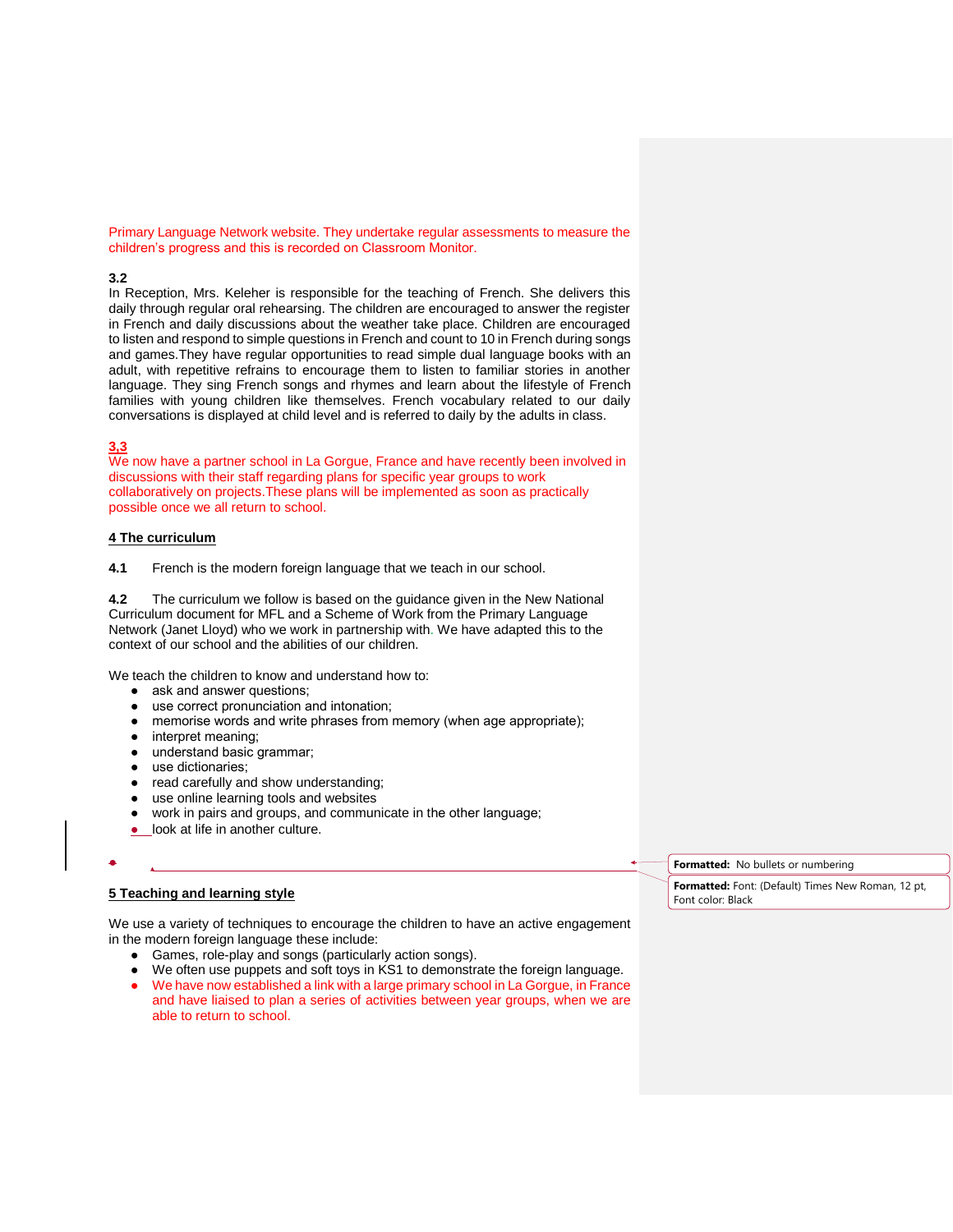- We use ICT to develop the understanding of a new language, using the materials provided by the Primary Language Network and record the children speaking another language to develop confidence.
- We frequently use mime to accompany new vocabulary in the foreign language, as this serves to demonstrate the foreign language without the need for translation.
- We are working within NNC guidance to emphasise listening, speaking, reading and writing skills.
- We also use a multisensory and kinesthetic approach to teaching, i.e. we try to introduce a physical element into some of the games, as we believe that this serves to reinforce memory.
- We make the lessons as entertaining and enjoyable as possible, as we realise that this approach serves to develop a positive attitude in the children to the learning of modern foreign languages.
- We build children's confidence through constant praise for any contribution they make in the foreign language, however tentative.

### **6 MFL and inclusion**

**6.1** At our school we teach a modern foreign language to all children, whatever their ability and individual needs. MFL forms part of the school curriculum policy to provide a broad and balanced education to all children. Through our MFL teaching we provide learning opportunities that enable all pupils to make good progress. We strive hard to meet the needs of those pupils with special educational needs, those with disabilities, those with special gifts and talents and those learning English as an additional language, and we take all reasonable steps to achieve this. For further details see separate policies: Special Educational Needs; Disability Non-Discrimination; Gifted and Talented.

**6.2** When progress falls significantly outside the expected range, the child may have special educational needs. Our assessment process looks at a range of factors – classroom organisation, teaching materials, teaching style and differentiation – so that we can take some additional or different action to enable the child to learn more effectively. Children may then be offered additional support from their class teacher, be provided with resources which scaffold learning e.g. a vocabulary bank or benefit from the support of a classroom assistant, where appropriate. This ensures that our teaching is matched to the child's needs.

**6.3** We enable pupils to have access to the full range of activities involved in learning a modern foreign language. Where children are to participate in activities outside the classroom, for example, a playground game in a modern foreign language, we carry out a risk assessment prior to the activity, to ensure that the activity is safe and appropriate for all pupils.

### **7 Assessment**

**7.1** In KS2 we are utilising the assessment and monitoring of teaching and learning based on the guidance in the KS2 Revised Framework for Languages. We recognise the importance of developing assessment techniques in order to ensure that children are making good progress in this subject. At present we assess informally during the lessons, and also by regular oral testing and checking to evaluate what the children have learned. There are no national key stage tests, but we do report to parents on the level and